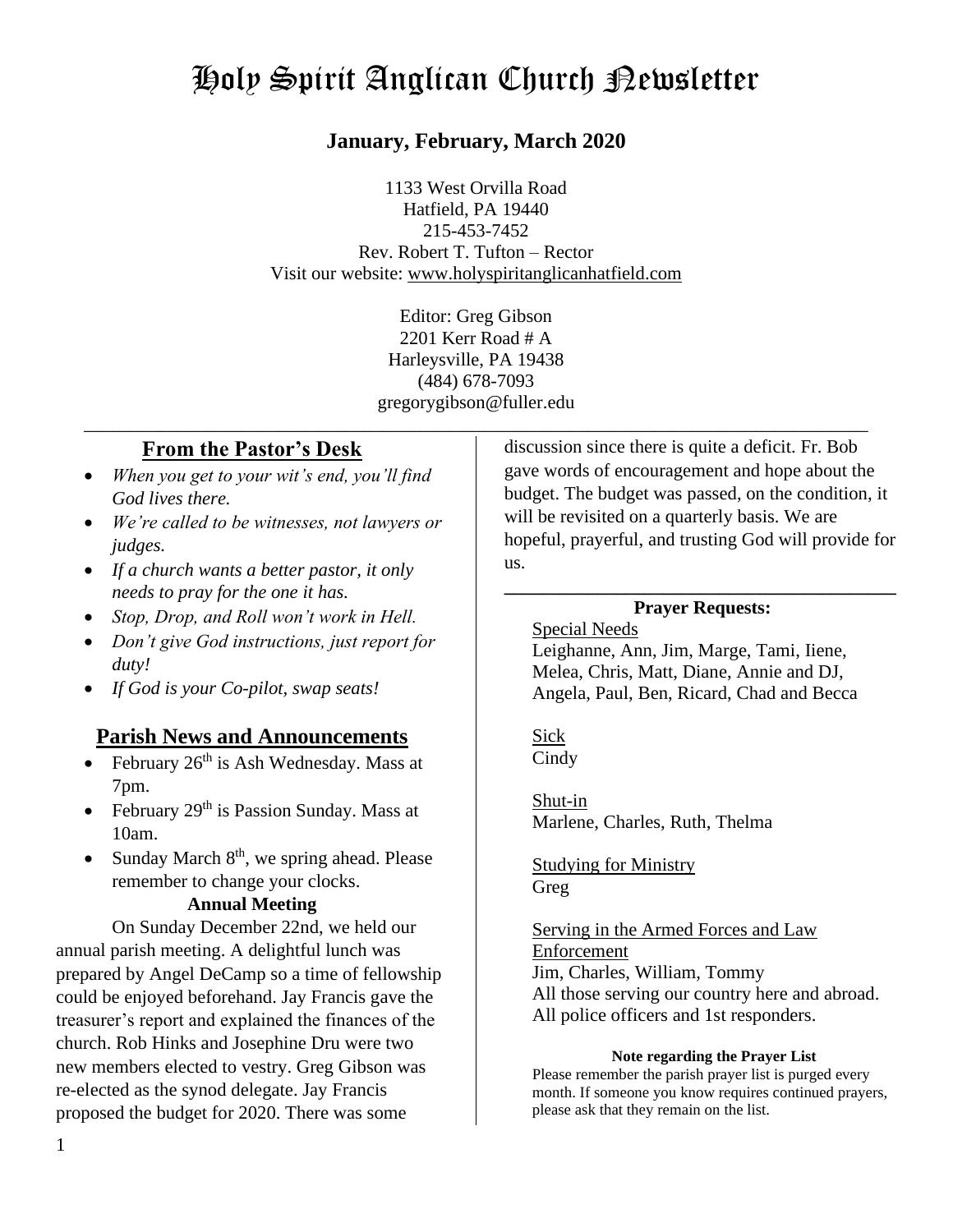## **Birthdays**

| January 2   |
|-------------|
| January 22  |
| January 25  |
| February 8  |
| February 16 |
| March 14    |
| March 26    |
| March 29    |
|             |

## **Anniversaries**

February 10 Bryan and Tami Alderfer March 2 Thelma and Charles Barto

## **Ask the Seminarian**

Tom Blair Josephine Dru Angelica de Camp Zachary Alderfer Sheree Bucceroni **Steve Mason** Phyllis Blair Rob Hinks

### **We all know the lesson of the prodigal son, calls and welcomes us back. How about the son who slaved away for his father?**

---------------------------------------------------------------

In Luke 15:11-32, we have the infamous story of the prodigal son. For our purposes, we will concentrate on verses 25-32 which describe the older brother:

*Now his elder son was in the field: and as he came and drew nigh to the house, he heard musick and dancing. And he called one of the servants, and asked what these things meant. And he said unto him, Thy brother is come; and thy father hath killed the fatted calf, because he hath received him safe and sound. And he was angry, and would not go in: therefore came his father out, and intreated him. And he answering said to his father, Lo, these many years do I serve thee, neither transgressed I at any time thy commandment: and yet thou never gavest me a kid, that I might make merry with my friends: But as soon as this thy son was come, which hath devoured thy living with harlots, thou hast killed for him the fatted calf. And he said unto him, Son, thou art ever with me, and all that I have is thine. It was meet that we should make merry, and be glad: for this thy brother was dead, and is alive again; and was lost, and is found.*

The eldest son comes in, from the field, after a hard day's work and hears music and dancing. Naturally, he is curious as to what is happening.

When we want to know something, we must ask a question or questions which is what the older brother does. He asked one of the servants, why there was music and dancing? The servant replies because his younger brother had come home safe and sound, so the father is celebrating by killing a fatted calf. The party makes the older brother indignant. Therefore, he refuses to go into the party.

Because of the older son's rebellion, the father has to go out and persuade him to come into the party. The eldest son speaks his mind to his father by saying he has been obedient and has not done wrong; nevertheless, the father had not given him a party for him and his friends. A relevant and valid response. The older brother continues his logical argument by stating his young brother had squandered away his inheritance on impractical living. Hence, the father must explain his reasoning for the party. First of all, the father tells his eldest son, he has noticed his loyalty. Secondly, the father informs the son his possessions belong to the older brother. Third of all, the father justifies it is necessary for the celebration because the younger son was dead and now is alive, and he was lost and now is found.

It is important to understand some more background information to get a clearer picture of this parable. The thought is the party was quickly put together and why the older brother was not there when it started. From the dialogue between the father and his eldest son, we can surmise the eldest son had distanced himself from the family and is what caused his quick tempered response at the news of the party. Notice the father course of action is to plead with his son rather than scold him. Nevertheless, the son's response of "Lo" indicates a disrespectful tone. In addition, the word "serve" does not indicate a warm familial relationship. "Thou never gave me" displays the eldest son's pent up rage and grudge he has been holding. Furthermore, the older brother denies his fraternal relationship with the words "thy son." Continuing with his expression of anger, the eldest son sharply criticizes his father and younger brother. A "kid" was a cheaper food than a calf. In spite of the older brother's attitude, the father's response of "son" is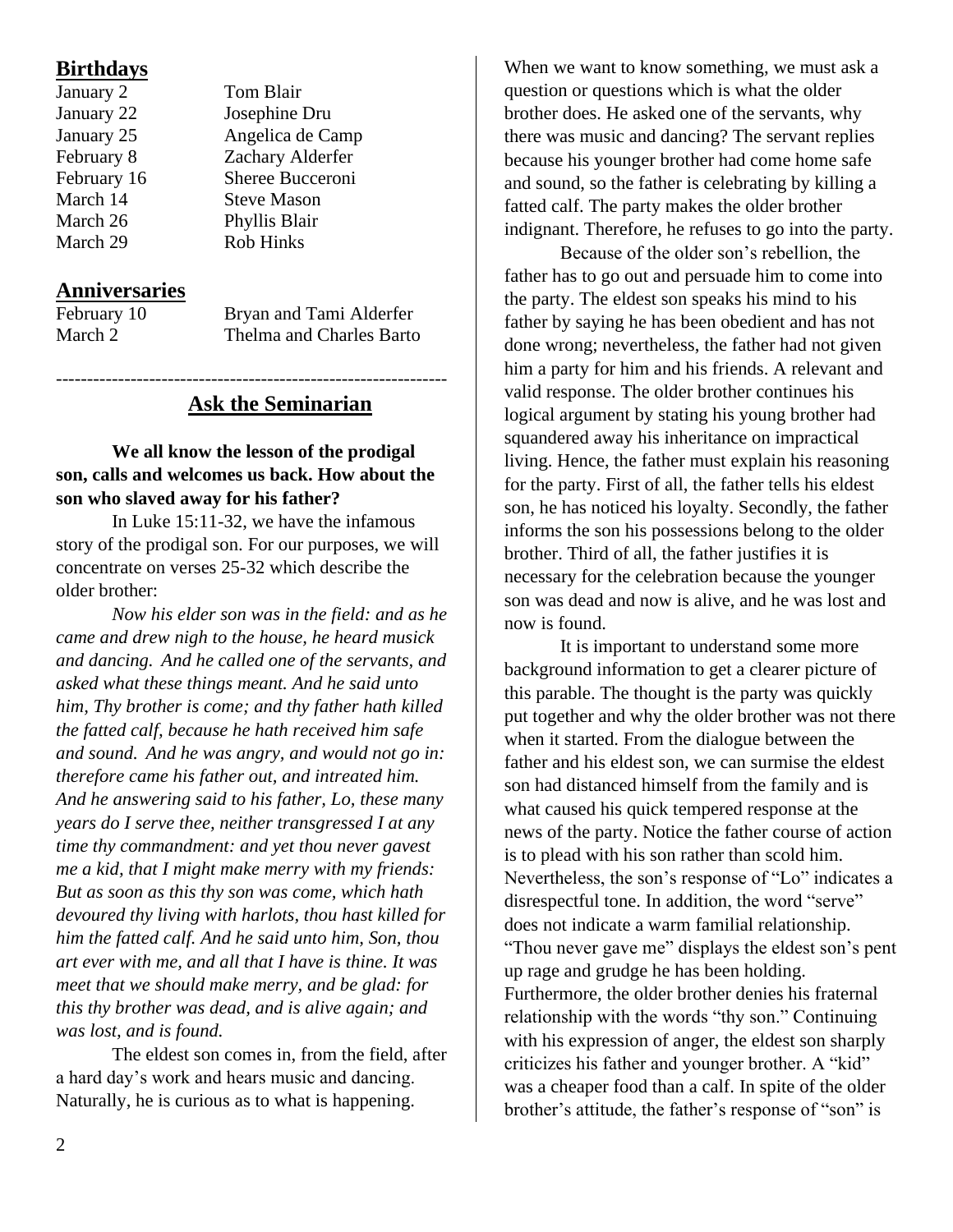one of endearment and tenderness. The father quickly follows with words of affirmation acknowledging "thou art ever with me."

Luke uses the word "merry" to indicate the necessity of celebrating. At the same time, Luke does not use a subject with "merry" to imply the older brother should have joined the party. Lastly, the father corrects his eldest son's earlier statement with the term "thy brother" to show he cannot deny the philos (brotherly) relationship. Most importantly, the younger son asking for the inheritance early was disrespectful, and leaving meant his family would cut him off and he would no longer exist to them. Returning home repentant, restored him to his family and what is meant by "was dead, and is alive again." Being "lost and found" indicates there was a conversion in the younger brother. This interaction between father and son demonstrates the Divine love and the joy over repentant sinners. Self-centered complacency does not allow the older brother to experience God's loving forgiveness.

There are multiple lessons within this parable. From the beginning the eldest son comes in from a hard day's labor. Imagine how we might feel after a long day. We are tired and might be hungry. This is not the ideal state to be in when receiving potentially, upsetting news or information. Therefore, we need to assess our situation and determine if we are in place where we can receive information or news. Moreover, we need to ask questions for clarification. If we are unsure or uncertain of something, we should ask questions. One of the purposes of questions is to gain information, so the only way we can obtain information is to ask questions.

It is important to remember others can help us. We can ask ourselves questions, but if we ask others we can get a different perspective or be informed by someone who is knowledgeable on the subject. If we are not in a place where we can receive information or news which can be life changing, we must discern if it would be a good idea to wait to get the news or information. On the other hand, we grow by being moved out of our comfort zone. If we are furious, it is not wise to

make any decisions. We need to wait until we are in a temperate state so we can have clarity of mind. When making a decision in an irate state, we might do something we regret or make a rash decision.

Being honest, in our communication, can be difficult, but is a must. We ought to speak the truth in love. At the same time, it can be difficult to hear the truth: however, we need to remain good listeners. Additionally, it is not good to compare ourselves to others even within our own family. There are two reasons comparison is not good. One, we can think of ourselves as being better than others, or, two, we can feel inadequate about ourselves. In human nature, there is a desire for approval; especially, from our family. Some children are not mature enough or have the capability to express the need for approval. Nevertheless, parents should tell and remind their children how proud they are of them. In contrast, some children have to accept the fact their parents are incapable of expressing their approval, or their parents disapprove of them and their decisions. Parents and children can learn from one another.

In life, we cannot be stagnant. We need to get out of our comfort zones and have new experiences in order to learn and grow. Staying in a mundane and predictable routine does not allow us to live life as it is meant to be lived. Throughout life we discover unwritten expectations. If we do not express what we want, we do not get it. People cannot read our minds. When we want something, we ought to ask about it or for it. Lastly, we should be happy for others. Even when circumstances seem unfair or a person's achievements are greater than our accomplishments, we must share in their joy and celebrate with them.

**Do you have a question you would like to ask the Seminarian? If so, please submit them to me in person, by email, or by phone.** 

**Faithfully, Greg**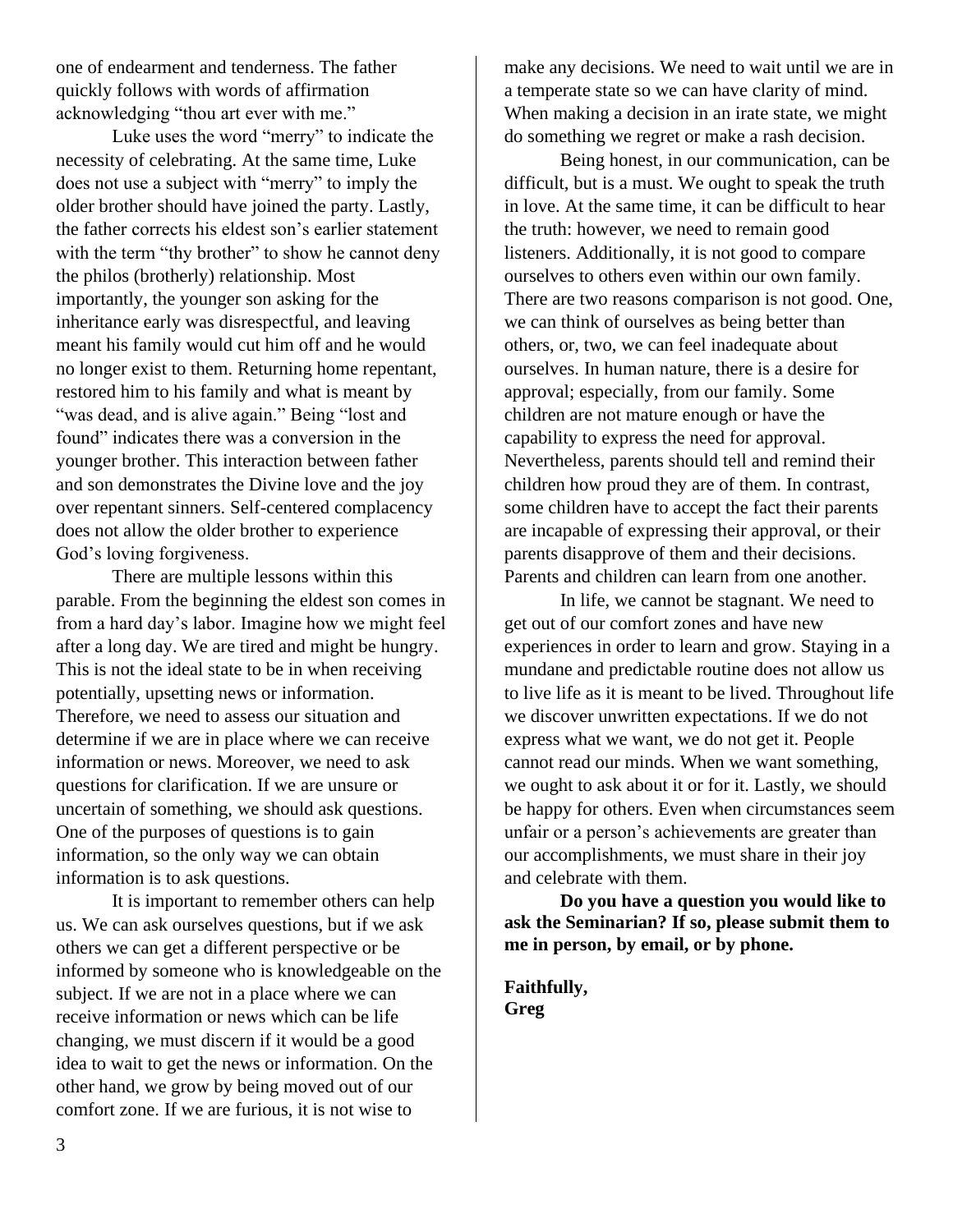## **Pastor's Teaching**

#### **Why is the worship so formal?**

Corporate worship is an official occasion. It is not a casual time. Instead, it is a special moment when the church as a whole enters the very throne of God. It is a special time before God in a way that the church is not before Him at any other time. If this is not the case, if the church does not specially come before God's presence on the first day of the week in its' worship, then the following words do not make any sense: "Let us come near [to God]…not forsaking the assembling of ourselves together, and so much more as you see the Day approaching." (Hebrews 10:19-25)

From the context of this passage, the apostle compares the temple of the Old Testament and the heavenly temple manifested in the New Testament. The old temple is removed: the veil keeping out God's people is torn; and access is made available to the heavenly temple. Therefore, Paul says, "draw near" to worship Him.

If the church does draw specially "draw near" to God in worship, then God's people should reflect this reality in their attitudes and actions. They should demonstrate all of the dignity and reverence such an occasion demands. This is the heart of why we worship the way we do. We come to worship with the conviction that we are entering the court of the King of kings. Indeed, we are! Shouldn't we then make our actions count, being careful not to do things that are offensive to God? I think the answer to the question of formality lies in the modern Church's failure to view worship as real entrance into the presence of the Living God. Once this is grasped, however, our perspective changes, and all of the questions about more formal (liturgical) worship can be answered.

I believe the modern Church has become so preoccupied with the freedom to be casual that it has lost the sense of God as King. The notion of respect, dignity, and honor are gone.

If we think about the different times of formality and informality in our own homes, we can begin to see the rationale for formal time in the Church. There are times when we are serious with our children and do not want them to take what we say lightly. We expect them to listen and answer back with ordered courtesy. Then, there are

occasions when we play and our children crawl into our lap and get tickled. There are those moments when the children dress casually and play in the yard. There are other times when the children want to perform for their parents. A son may put on his best clothes to play the piano. A daughter may put on her best dress for a dance recital. They want to dress up for their parents because they are performing. Isn't it interesting that when children want to perform for their parents they don't have a problem with dressing up?

This is the idea of formality in worship. It doesn't mean that there are not informal times such as our fellowship hour, clean-up day at the church, or organizing a yard sale. It means, however, there are formal times where we present our best, for God, our High and Majestic King. Just as in life there are formal and informal times, so in the Church there is the same dynamic.

### **From the Anglicana Website**

\_\_\_\_\_\_\_\_\_\_\_\_\_\_\_\_\_\_\_\_\_\_\_\_\_\_\_\_\_\_\_\_\_\_\_\_\_\_\_\_\_\_

*Your source for learning about our Anglican Heritage*

Go to: www.holyspiritanglicanhatfield.org and then click on the link for Anglicana

Did You Know? From An Anglican Glossary

#### **Passiontide**

Passion Sunday, always the fifth Sunday after Epiphany, is the start of Passiontide. All images and crosses are covered with purple veils not to be removed until the end of the Easter Vigil service. The four Passion Gospels are ready at Mass.

Palm Sunday ushers in Holy Week, the most solemn time of the Lenten period, with the Trivium Sacrum, or three Holy Days: Holy Thursday, Good Friday and Holy Saturday.

On Palm Sunday, palms are blessed and carried in procession before the Mass. In some countries of Europe where palms are not available, pussy willows are used.

Traditional Anglicanism dictates that the organ will be silent all of Lent.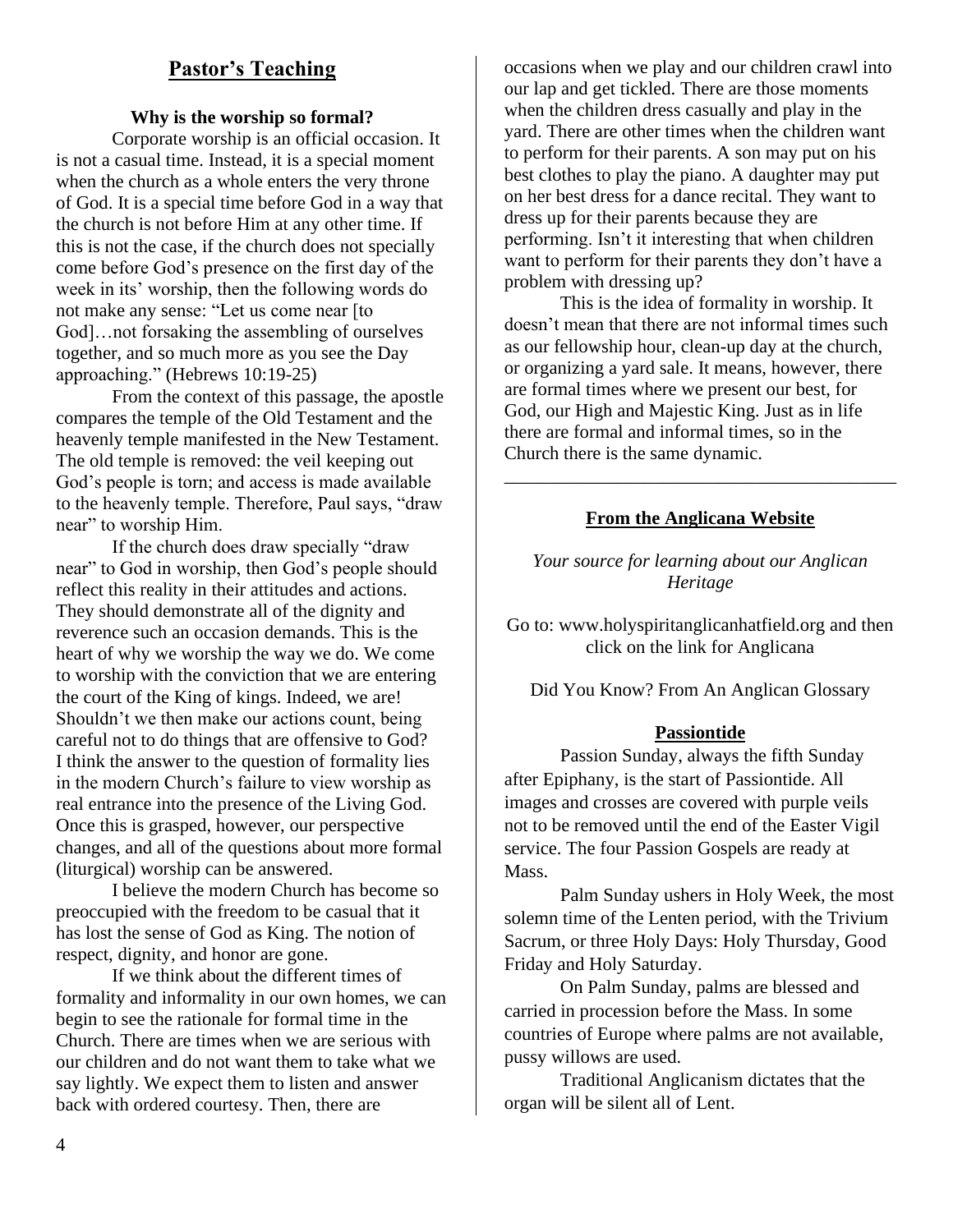#### **Sunday Worship Service: 10 AM (Other Services as announced)**

*Biblical Teaching - Apostolic Faith - Liturgical Worship - Sacramental Theology*

## **We are a Traditional, Conservative Christian Church.**

WE BELIEVE that the nature and will of God were revealed once and for all by His Divine Son, Jesus Christ, our Lord, and that this revelation recorded in Holy Scripture cannot and must not be altered or reinterpreted to meet the changing desires of man.

WE SUBSCRIBE to the Faith and Order of the One, Holy, Catholic, and Apostolic Church as clearly expressed in the Apostles', Nicene, and Athanasian Creeds, and that the Holy Scriptures contain all things necessary for salvation.

WE ARE MEMBERS of the Body of Christ under the Spiritual Leadership of faithful Bishops in Apostolic Succession adhering to traditional Christian doctrine and principles.

WE WELCOME ALL who seek a firm and unchanging foundation for their Christian Faith in this confused and troubled world.

Most Sundays we celebrate Holy Communion according to the 1928 Book of Common Prayer.

Our Schedule of Worship Services embraces Anglicanism in its' broadest liturgical forms.

We also provide a Healing Service including prayers, the laying on of hands and/or anointing with oil. The Healing Service is at 11:15AM on the 1st and 3rd Sunday of the month.